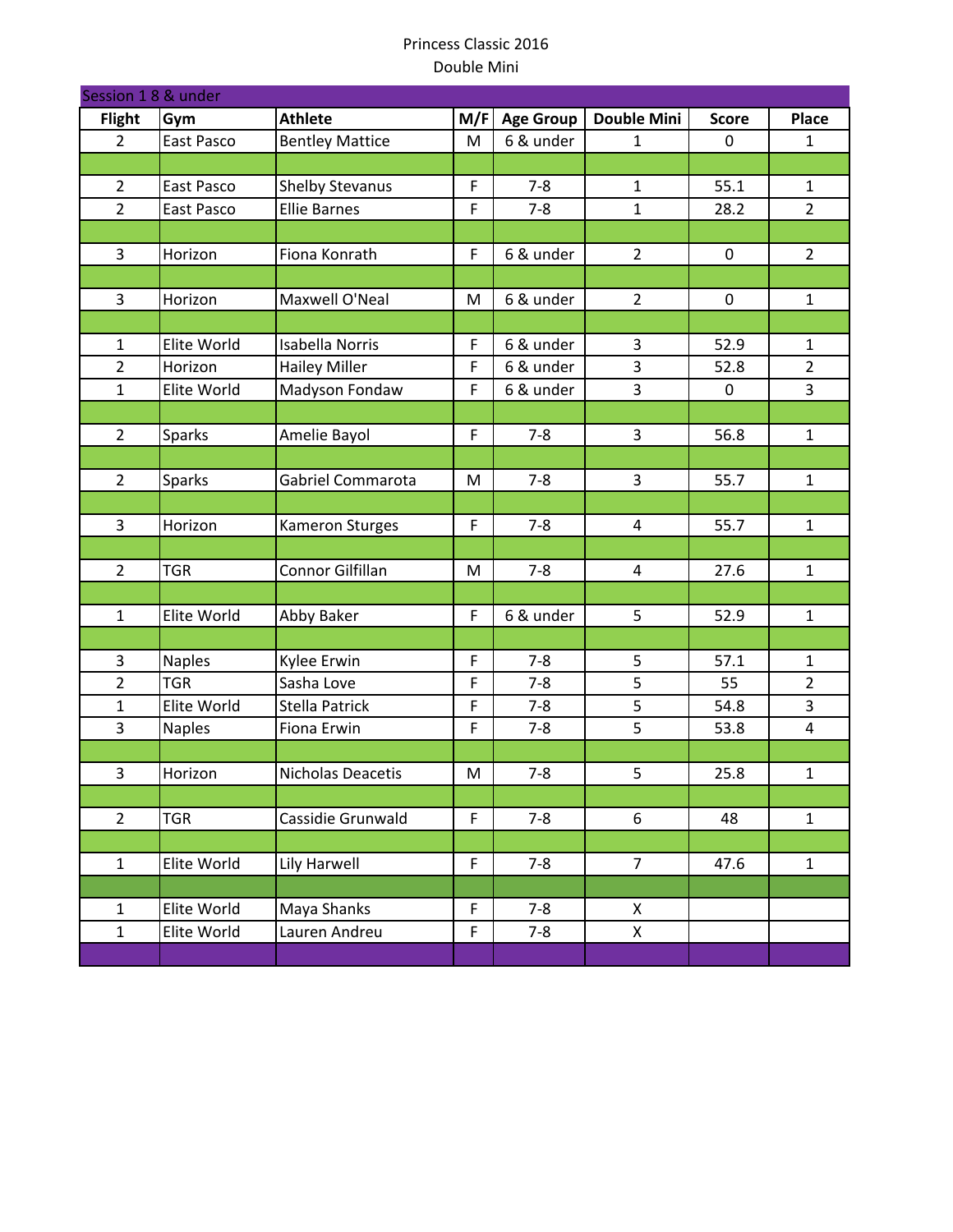| Session 2 9-10          |                    |                        |             |                  |                         |              |                         |
|-------------------------|--------------------|------------------------|-------------|------------------|-------------------------|--------------|-------------------------|
| <b>Flight</b>           | Gym                | <b>Athlete</b>         | M/F         | <b>Age Group</b> | <b>Double Mini</b>      | <b>Score</b> | Place                   |
| $\overline{2}$          | East Pasco         | Natalie Hough          | F           | $9 - 10$         | 1                       | 27.8         | $\mathbf{1}$            |
|                         |                    |                        |             |                  |                         |              |                         |
| 3                       | <b>Sparks</b>      | Joy Ferguson           | $\mathsf F$ | $9 - 10$         | 3                       | 56.9         | $\mathbf{1}$            |
| 4                       | RipTide            | Sadie Council          | $\mathsf F$ | $9 - 10$         | 3                       | 54           | $\overline{2}$          |
| $\overline{2}$          | East Pasco         | Alyssa Ricciardo       | $\mathsf F$ | $9 - 10$         | 3                       | 28.8         | $\overline{3}$          |
| 4                       | RipTide            | Alexandra Hill         | F           | $9 - 10$         | 3                       | 27.5         | $\overline{\mathbf{4}}$ |
| 4                       | RipTide            | Zayda Thomas           | $\mathsf F$ | $9 - 10$         | 3                       | 27           | 5                       |
|                         |                    |                        |             |                  |                         |              |                         |
| 4                       | RipTide            | Michael Gonzalez       | M           | $9 - 10$         | 3                       | $\pmb{0}$    | $\mathbf{1}$            |
|                         |                    |                        |             |                  |                         |              |                         |
| 1                       | <b>TGR</b>         | Aryela Gonzalez        | F           | $9 - 10$         | 4                       | 27.7         | 1T                      |
| 3                       | Horizon            | <b>Madison Reed</b>    | $\mathsf F$ | $9 - 10$         | 4                       | 27.7         | 1T                      |
| 3                       | Horizon            | Gabby Austin           | F           | $9 - 10$         | $\overline{\mathbf{4}}$ | 55.3         | $\overline{3}$          |
| 4                       | <b>Extreme Air</b> | Hailey VanRoekel       | $\mathsf F$ | $9 - 10$         | 4                       | 56.9         | $\overline{4}$          |
| 4                       | <b>Extreme Air</b> | Isabella Turner        | $\mathsf F$ | $9 - 10$         | 4                       | 54.9         | 5                       |
| 4                       | <b>Extreme Air</b> | Olivia Cross           | $\mathsf F$ | $9 - 10$         | $\overline{4}$          | 57.4         | 6                       |
|                         |                    |                        |             |                  |                         |              |                         |
| 4                       | <b>Extreme Air</b> | Sophie Perkins         | $\mathsf F$ | $9 - 10$         | 5                       | 57.8         | $\mathbf{1}$            |
| $\overline{2}$          | Elite World        | Elise Sanitiesteban    | $\mathsf F$ | $9 - 10$         | 5                       | 57.7         | $\overline{2}$          |
| 4                       | RipTide            | Majenna Frontado       | F           | $9 - 10$         | 5                       | 57           | 3                       |
| $\overline{2}$          | East Pasco         | <b>Madison Mattice</b> | $\mathsf F$ | $9 - 10$         | 5                       | 56.6         | $\overline{4}$          |
| $\mathbf{1}$            | Tumblemania        | Lily Copti             | F           | $9 - 10$         | 5                       | 56           | 5                       |
| $\overline{2}$          | Elite World        | Killari Blasé          | $\mathsf F$ | $9 - 10$         | 5                       | 54.9         | 6                       |
| $\mathbf{1}$            | Tumblemania        | Abby Blumer            | $\mathsf F$ | $9 - 10$         | $\overline{5}$          | 53.9         | 7T                      |
| 3                       | Park Avenue        | Allena Dinneen         | F           | $9 - 10$         | 5                       | 53.9         | 7T                      |
| 3                       | Park Avenue        | Nicole Levine          | $\mathsf F$ | $9 - 10$         | 5                       | 53.6         | 9                       |
| 3                       | Horizon            | <b>Bella Valentino</b> | F           | $9 - 10$         | 5                       | 52.2         | 10                      |
| $\overline{2}$          | Elite World        | Jacquelyn Grieshaber   | $\mathsf F$ | $9 - 10$         | 5                       | 49           | 11                      |
| 3                       | Horizon            | Allie Mae Poulin       | F           | $9 - 10$         | 5                       | 20.4         | 12                      |
|                         |                    |                        |             |                  |                         |              |                         |
| $\mathbf{1}$            | <b>TGR</b>         | Alexander Day          | M           | $9 - 10$         | 5                       | 56           | $\mathbf{1}$            |
| $\overline{2}$          | Bayside            | Jacob Matson           | M           | $9 - 10$         | 5                       | 55.1         | $\overline{2}$          |
| $\mathbf{1}$            | <b>TGR</b>         | <b>Asher Blatt</b>     | M           | $9 - 10$         | 5                       | 48.5         | 3                       |
| $\mathbf{1}$            | <b>TGR</b>         | Kai Osterman           | M           | $9 - 10$         | 5                       | 27.9         | $\overline{4}$          |
|                         |                    |                        |             |                  |                         |              |                         |
| $\mathbf{1}$            | <b>TGR</b>         | Sofie Szlezak          | F           | $9 - 10$         | 6                       | 56.3         | 1T                      |
| $\mathbf{1}$            | <b>TGR</b>         | Serenity Sinkovich     | $\mathsf F$ | $9 - 10$         | 6                       | 56.3         | 1T                      |
| $\mathbf{1}$            | Tumblemania        | <b>Natalie Rollins</b> | $\mathsf F$ | $9 - 10$         | 6                       | 55.9         | 3T                      |
| 3                       | Horizon            | <b>Addison Proa</b>    | F           | $9 - 10$         | 6                       | 55.9         | 3T                      |
| $\overline{3}$          | Park Avenue        | Jordan Brown           | $\mathsf F$ | $9 - 10$         | 6                       | 55.5         | 5                       |
| $\overline{2}$          | Elite World        | Maya Williams          | $\mathsf F$ | $9 - 10$         | 6                       | 48           | 6                       |
|                         |                    |                        |             |                  |                         |              |                         |
| 3                       | Sparks             | <b>Jack Sparks</b>     | M           | $9 - 10$         | 6                       | 56.8         | $\mathbf{1}$            |
| $\overline{\mathbf{4}}$ | RipTide            | Sheldyn Rogers         | M           | $9 - 10$         | 6                       | 47           | $\overline{2}$          |
|                         |                    |                        |             |                  |                         |              |                         |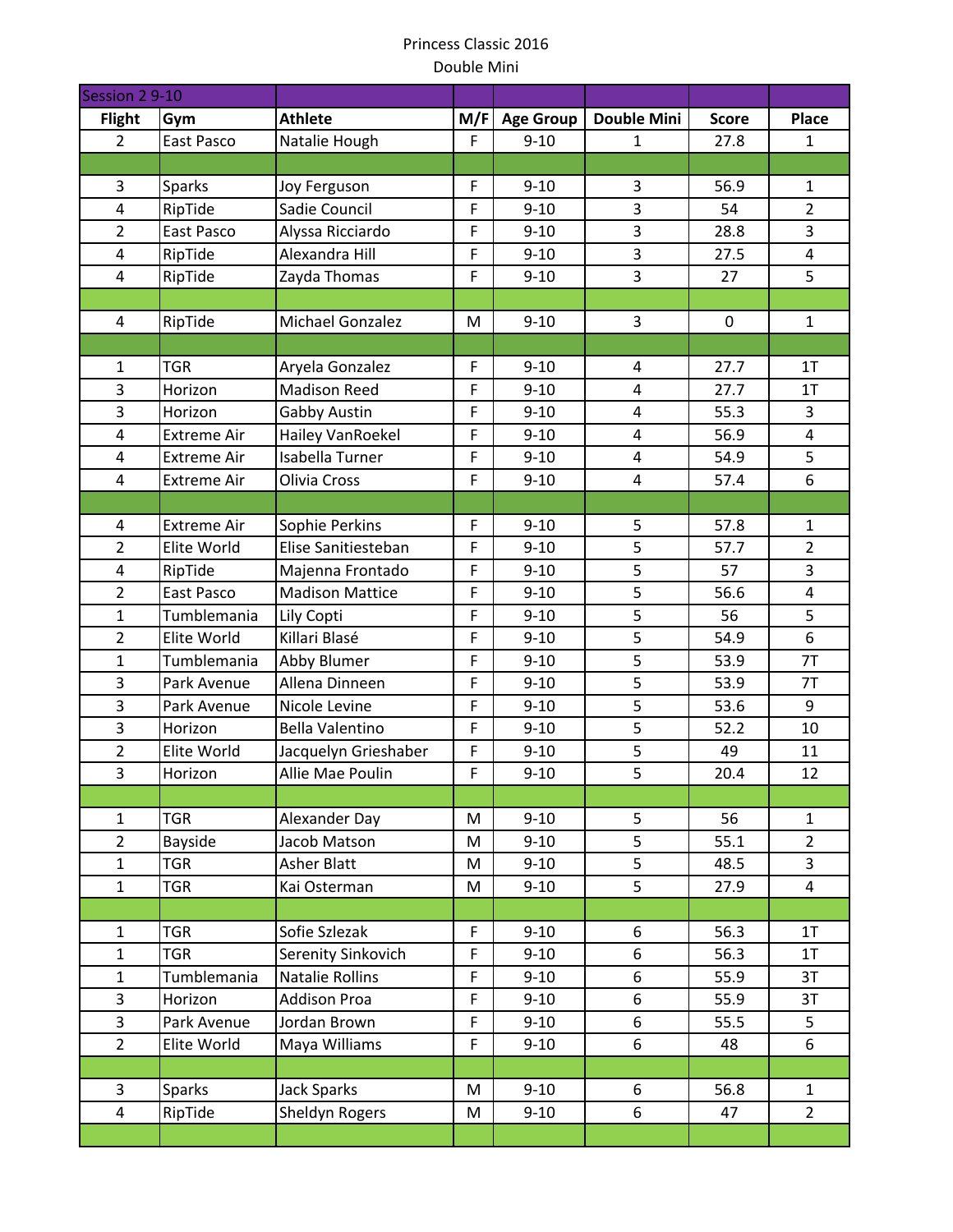| <b>Flight</b>  | Gym         | <b>Athlete</b>       | M/F | <b>Age Group</b> | <b>Double Mini</b> | <b>Score</b> | Place |
|----------------|-------------|----------------------|-----|------------------|--------------------|--------------|-------|
| 2              | Elite World | Ava Cambell          | F   | $9 - 10$         |                    | 55.8         |       |
|                |             |                      |     |                  |                    |              |       |
|                | TGR         | <b>Brendan Hines</b> | M   | $9 - 10$         |                    | 55.2         |       |
|                |             |                      |     |                  |                    |              |       |
| $\overline{2}$ | East Pasco  | Greenley Bolinder    | F   | $9 - 10$         | X                  |              |       |
|                | TGR         | Margaux Bonutti      | F   | $9 - 10$         | Χ                  |              |       |
|                |             |                      |     |                  |                    |              |       |
|                |             |                      |     |                  |                    |              |       |
|                |             |                      |     |                  |                    |              |       |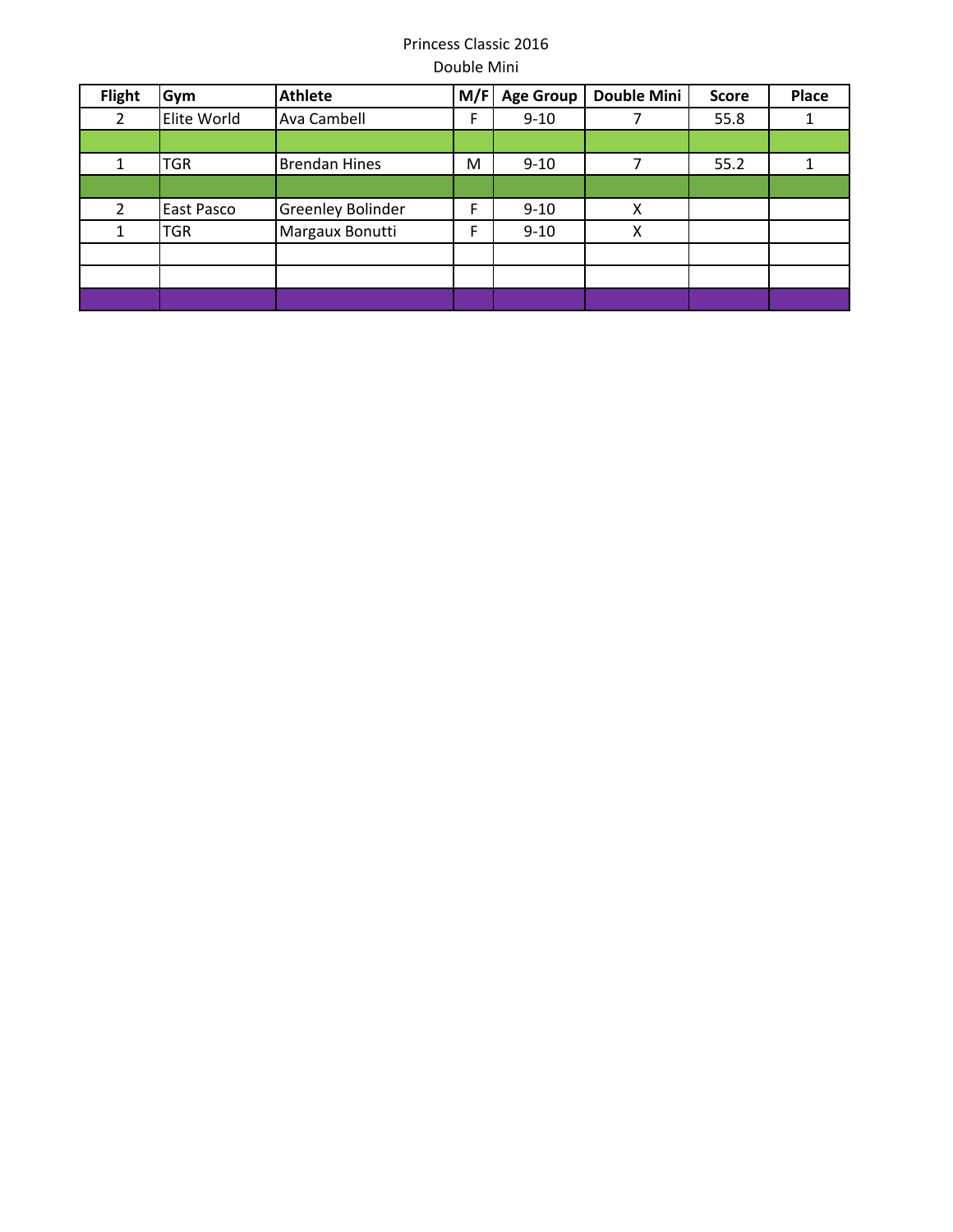| Session 3 11-12                |                    |                                       |                            |                        |                         |              |                         |
|--------------------------------|--------------------|---------------------------------------|----------------------------|------------------------|-------------------------|--------------|-------------------------|
| <b>Flight</b>                  | Gym                | <b>Athlete</b>                        | M/F                        | <b>Age Group</b>       | <b>Double Mini</b>      | <b>Score</b> | Place                   |
| $\overline{2}$                 | East Pasco         | Dakoda Weaver                         | F                          | $11 - 12$              | $\mathbf{1}$            | 55.6         | $\mathbf{1}$            |
|                                |                    |                                       |                            |                        |                         |              |                         |
| $\overline{2}$                 | East Pasco         | Tonya Emerson                         | $\mathsf F$                | $11 - 12$              | $\overline{2}$          | 54.5         | $\mathbf{1}$            |
|                                |                    |                                       |                            |                        |                         |              |                         |
| 4                              | RipTide            | <b>Annalyse Rogers</b>                | $\mathsf F$                | $11 - 12$              | 3                       | 55.9         | $\mathbf{1}$            |
|                                |                    |                                       |                            |                        |                         |              |                         |
| 4                              | RipTide            | Kennedy Young                         | $\mathsf F$                | $11 - 12$              | 4                       | 57.5         | $\mathbf{1}$            |
| $\overline{2}$                 | Bayside            | <b>Holland Haley</b>                  | F                          | $11 - 12$              | $\overline{\mathbf{4}}$ | 56.2         | $\overline{2}$          |
| 4                              | RipTide            | Sundee Win                            | $\mathsf F$                | $11 - 12$              | 4                       | 55.9         | 3                       |
| $\mathbf{1}$                   | <b>TGR</b>         | Emma Rocherfort                       | $\mathsf F$                | $11 - 12$              | 4                       | 54           | $\overline{4}$          |
| 4                              | RipTide            | Marisa Gonzalez                       | F                          | $11 - 12$              | 4                       | 47.7         | 5                       |
|                                |                    |                                       |                            |                        |                         |              |                         |
| 4                              | RipTide            | <b>Calvin Randles</b>                 | M                          | $11 - 12$              | 4                       | 56.8         | $\mathbf{1}$            |
|                                |                    |                                       |                            |                        |                         |              |                         |
| $\mathbf{1}$                   | <b>Extreme Air</b> | <b>Madison Thomas</b>                 | $\mathsf F$                | $11 - 12$              | 5                       | 58           | $\mathbf{1}$            |
| 3                              | Park Avenue        | Marissa Moore                         | F                          | $11 - 12$              | 5                       | 56.7         | $\overline{2}$          |
| $\overline{2}$                 | Bayside            | Sophia Socash                         | F                          | $11 - 12$              | 5<br>5                  | 56.2         | 3                       |
| $\mathbf{1}$<br>$\overline{2}$ | <b>TGR</b>         | Madeline Sigman<br>Lila McMorris      | $\mathsf F$<br>$\mathsf F$ | $11 - 12$<br>$11 - 12$ | $\overline{5}$          | 56<br>55.5   | 4<br>5                  |
|                                | Bayside            |                                       | $\mathsf F$                | $11 - 12$              | 5                       | 54.5         | 6                       |
| 4<br>$\overline{3}$            | RipTide<br>Horizon | Kendall Wheatley<br>Lorelei Beauchamp | $\mathsf F$                | $11 - 12$              | 5                       | 54           | $\overline{7}$          |
|                                |                    |                                       |                            |                        |                         |              |                         |
| 4                              | Tumblemania        | Laura Rollins                         | F                          | $11 - 12$              | 6                       | 57.6         | 1                       |
| $\mathbf{1}$                   | Sparks             | Alicia Sparks                         | $\mathsf F$                | $11 - 12$              | 6                       | 56.8         | $\overline{2}$          |
| 3                              | Park Avenue        | <b>Brianna Tully</b>                  | $\mathsf F$                | $11 - 12$              | 6                       | 56.4         | 3                       |
| 3                              | Park Avenue        | Natalia Nunes                         | $\mathsf F$                | $11 - 12$              | 6                       | 56.1         | $\overline{\mathbf{4}}$ |
| $\overline{2}$                 | Elite World        | Ashlyn Herzog                         | F                          | $11 - 12$              | 6                       | 55.8         | 5                       |
| $\mathbf{1}$                   | <b>TGR</b>         | Nevaeh Guevara                        | F                          | $11 - 12$              | 6                       | 55.7         | 6                       |
| $\overline{2}$                 | <b>Bayside</b>     | Brianna Itzo                          | F                          | $11 - 12$              | 6                       | 54.9         | $\overline{7}$          |
| $\mathbf{1}$                   | <b>Extreme Air</b> | Arianna Peller                        | F                          | $11 - 12$              | 6                       | 54.4         | 8                       |
| 4                              | Elite World        | Mia Cinquanti                         | F                          | $11 - 12$              | 6                       | 53.4         | 9                       |
| 4                              | Elite World        | Mackenzie Cinquanti                   | F                          | $11 - 12$              | 6                       | 48.7         | 10                      |
|                                |                    |                                       |                            |                        |                         |              |                         |
| 4                              | RipTide            | Maxwell Illes                         | M                          | $11 - 12$              | 6                       | 47.5         | $\mathbf{1}$            |
| $\overline{2}$                 | Bayside            | Danny Weiss                           | M                          | $11 - 12$              | 6                       | 24.9         | $\overline{2}$          |
|                                |                    |                                       |                            |                        |                         |              |                         |
| $\overline{2}$                 | Elite World        | Laken Campbell                        | F                          | $11 - 12$              | 7                       | 56.8         | 1                       |
| $\overline{3}$                 | Park Avenue        | Lindsey Goldmintz                     | $\mathsf F$                | $11 - 12$              | $\overline{7}$          | 56.1         | $\overline{2}$          |
| $\overline{3}$                 | Park Avenue        | Carly Kulick                          | F                          | $11 - 12$              | $\overline{7}$          | 47.5         | $\overline{3}$          |
|                                |                    |                                       |                            |                        |                         |              |                         |
| 3                              | Horizon            | <b>Tylor Stuart</b>                   | M                          | $11 - 12$              | $\overline{7}$          | 54.4         | $\mathbf{1}$            |
|                                |                    |                                       |                            |                        |                         |              |                         |
| $\mathbf{1}$                   | <b>Extreme Air</b> | Andrea Zullo                          | F                          | $11 - 12$              | 8                       | 58.9         | $\mathbf{1}$            |
|                                |                    |                                       |                            |                        |                         |              |                         |
| 3                              | Horizon            | <b>Faith Deacetis</b>                 | F                          | $11 - 12$              | 9                       | 59.2         | $\mathbf{1}$            |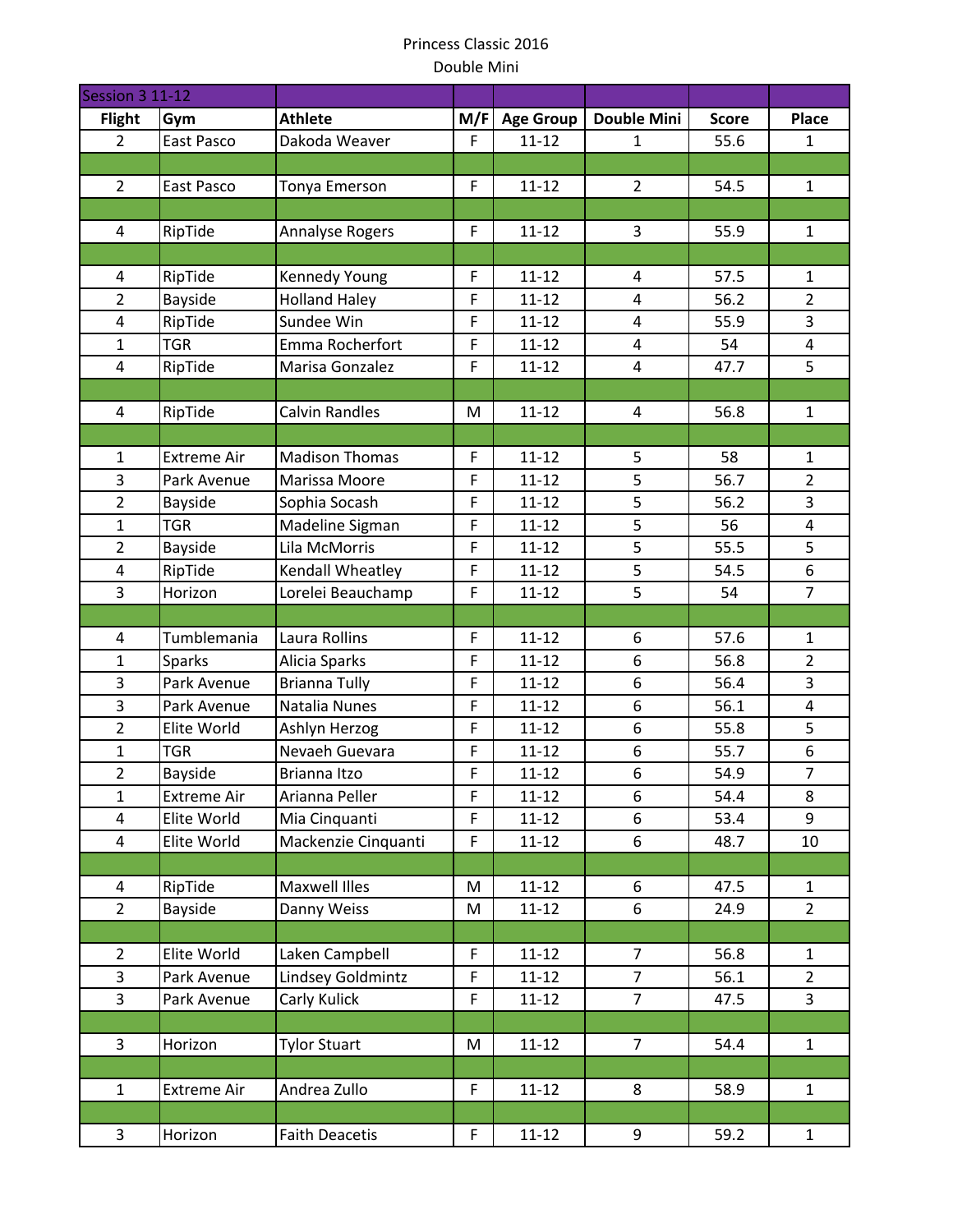| <b>Flight</b> | Gym         | <b>Athlete</b>       | M/F | <b>Age Group</b> | <b>Double Mini</b> | <b>Score</b> | Place |
|---------------|-------------|----------------------|-----|------------------|--------------------|--------------|-------|
|               | Suncoast    | Lynette Scutari      | F   | $11 - 12$        | x                  |              |       |
|               | Suncoast    | Morgan Roark         | F   | $11 - 12$        | X                  |              |       |
|               | Suncoast    | <b>Carter Morris</b> | M   | $11 - 12$        | X                  |              |       |
| 4             | Tumblemania | <b>Madison Snell</b> | F   | $11 - 12$        | X                  |              |       |
| 3.            | Park Avenue | Isabella Mass        | F   | $11 - 12$        | X                  |              |       |
|               | TGR         | Payton Shaffer       | F   | $11 - 12$        | X                  |              |       |
|               |             |                      |     |                  |                    |              |       |
|               |             |                      |     |                  |                    |              |       |
|               |             |                      |     |                  |                    |              |       |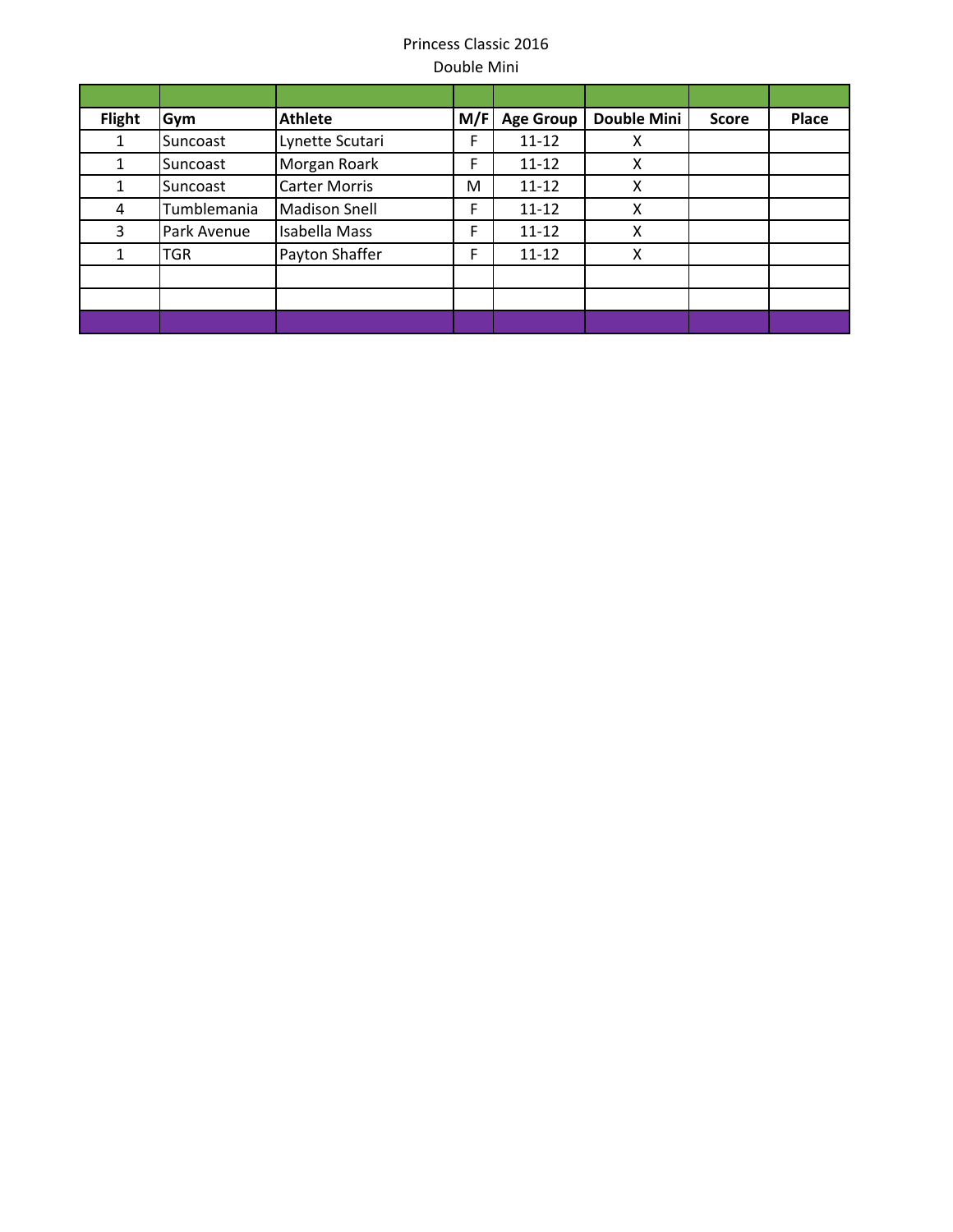| Session 4 13-14     |                          |                                         |                  |                    |                                  |              |                                |
|---------------------|--------------------------|-----------------------------------------|------------------|--------------------|----------------------------------|--------------|--------------------------------|
| <b>Flight</b>       | Gym                      | <b>Athlete</b>                          | M/F              | <b>Age Group</b>   | <b>Double Mini</b>               | <b>Score</b> | <b>Place</b>                   |
| 3                   | Suncoast                 | Amanda Whiteley                         | F                | $13 - 14$          | $\overline{2}$                   | 56.4         | $\mathbf{1}$                   |
| 3                   | Suncoast                 | Brooke Baynham                          | F                | $13 - 14$          | $\overline{2}$                   | 56.1         | $\overline{2}$                 |
|                     |                          |                                         |                  |                    |                                  |              |                                |
| $\mathbf{1}$        | East Pasco               | Abagahle Wincott                        | F                | 13-14              | 3                                | 55.7         | $\mathbf{1}$                   |
| $\overline{4}$      | RipTide                  | Allie Schaffer                          | F                | $13 - 14$          | 3                                | 55.3         | $\overline{2}$                 |
|                     |                          |                                         |                  |                    |                                  |              |                                |
| $\mathbf{1}$        | Bayside                  | Arianna Matson                          | $\mathsf F$      | 13-14              | 4                                | 56.4         | 1T                             |
| $\overline{4}$      | RipTide                  | Analiese Pagan                          | F                | $13 - 14$          | $\overline{\mathbf{4}}$          | 56.4         | 1T                             |
| $\mathbf{1}$        | East Pasco               | Elizabeth Alvarez                       | F                | 13-14              | 4                                | 54.5         | 3                              |
| $\overline{4}$      | RipTide                  | <b>Erin Collins</b>                     | F                | $13 - 14$          | 4                                | 27.9         | $\overline{4}$                 |
|                     |                          |                                         |                  |                    |                                  |              |                                |
| $\mathbf{1}$        | East Pasco               | Hayden Harnage                          | $\mathsf F$      | $13 - 14$          | 5                                | 57.3         | $\mathbf{1}$                   |
| $\overline{4}$      | RipTide                  | Annaliese Neuman                        | F                | 13-14              | 5                                | 55.9         | $\overline{2}$                 |
| 4                   | RipTide                  | Haven Schafer                           | F                | 13-14              | 5                                | 54.4         | 3                              |
| $\overline{4}$      | RipTide                  | <b>Ashley Spires</b>                    | F                | $13 - 14$          | 5                                | 54.1         | $\overline{4}$                 |
|                     |                          |                                         |                  |                    |                                  |              |                                |
| $\mathbf{1}$        | <b>TGR</b>               | Christopher Sigman                      | M                | $13 - 14$          | 5                                | 54.2         | $\mathbf{1}$                   |
|                     |                          |                                         |                  |                    |                                  |              |                                |
| 3                   | Tumblemania              | Nevaeh Ross                             | $\mathsf F$      | $13 - 14$          | 6                                | 58.1         | $\mathbf{1}$                   |
| $\overline{2}$      | <b>Naples</b>            | Elena Laccetti                          | F                | $13 - 14$          | 6                                | 57.7         | $\overline{2}$                 |
| $\overline{2}$      | <b>Naples</b>            | Julie Detweiler                         | F                | $13 - 14$          | 6                                | 56.6         | 3                              |
| 3                   | Horizon                  | Lexi Smallwood                          | F                | $13 - 14$          | 6                                | 56           | $\pmb{4}$                      |
| $\overline{2}$      | <b>Naples</b>            | Emma Aristizabal                        | F                | $13 - 14$          | 6                                | 25.4         | 5                              |
|                     |                          |                                         |                  |                    |                                  |              |                                |
| $\overline{2}$<br>3 | <b>Naples</b><br>Horizon | Corazon Holloway                        | F<br>$\mathsf F$ | $13 - 14$          | $\overline{7}$<br>$\overline{7}$ | 57           | $\mathbf{1}$<br>$\overline{2}$ |
| $\overline{2}$      |                          | Kylie Edminson<br><b>Taylor Bennett</b> | F                | $13 - 14$<br>13-14 | $\overline{7}$                   | 56.1<br>48.7 | $\overline{3}$                 |
|                     | <b>Naples</b>            |                                         |                  |                    |                                  |              |                                |
| $\mathbf{1}$        | <b>TGR</b>               | <b>Tristan Day</b>                      | M                | $13 - 14$          | $\overline{7}$                   | 56.5         | $\mathbf{1}$                   |
| $\overline{2}$      | <b>Naples</b>            | Alexander Cruz                          | M                | $13 - 14$          | $\overline{7}$                   | 56.4         | $\overline{2}$                 |
| $\overline{2}$      | <b>Naples</b>            | <b>Micah Evans</b>                      | M                | $13 - 14$          | $\overline{7}$                   | 56.1         | $\overline{3}$                 |
| $\overline{4}$      | RipTide                  | <b>Marcus Daniely</b>                   | M                | $13 - 14$          | $\overline{7}$                   | 48.1         | $\overline{4}$                 |
|                     |                          |                                         |                  |                    |                                  |              |                                |
| 3                   | Reflex                   | <b>Isabel Santos</b>                    | $\mathsf F$      | $13 - 14$          | 8                                | 59.9         | $\mathbf{1}$                   |
| $\overline{2}$      | <b>Naples</b>            | Alexys Duffy                            | F                | $13 - 14$          | 8                                | 58.8         | $\overline{2}$                 |
| 4                   | <b>Extreme Air</b>       | Jaidan Misha                            | F                | $13 - 14$          | 8                                | 58.1         | $\overline{3}$                 |
|                     |                          |                                         |                  |                    |                                  |              |                                |
| 4                   | <b>Extreme Air</b>       | Alec Sipe                               | M                | $13 - 14$          | 8                                | 60.2         | $\mathbf{1}$                   |
| $\mathbf{1}$        | Bayside                  | Trent Jaengo                            | M                | $13 - 14$          | 8                                | 57.4         | $\overline{2}$                 |
| $\overline{2}$      | <b>Naples</b>            | Jack Eckelman                           | M                | $13 - 14$          | 8                                | 56.1         | $\overline{3}$                 |
|                     |                          |                                         |                  |                    |                                  |              |                                |
| $\mathbf{1}$        | Elite World              | <b>Rilian Smith</b>                     | F                | $13 - 14$          | 9                                | 58.3         | $\mathbf{1}$                   |
| $\overline{3}$      | Park Avenue              | Maria Mendoza                           | $\mathsf F$      | $13 - 14$          | 9                                | 58           | $\overline{2}$                 |
|                     |                          |                                         |                  |                    |                                  |              |                                |
| 3                   | Park Avenue              | Ashley Shecthman                        | $\mathsf F$      | $13 - 14$          | X                                |              |                                |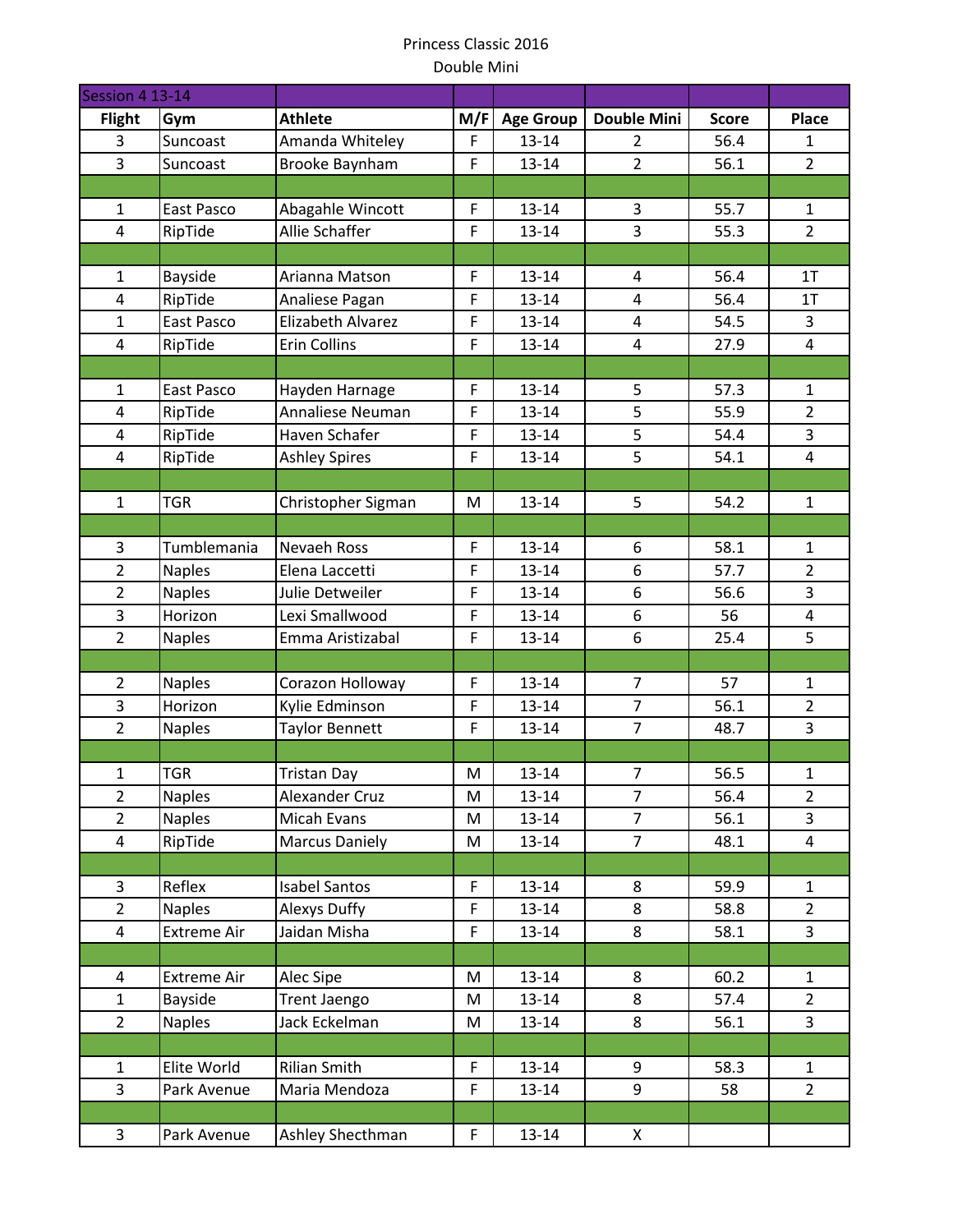| <b>Naples</b> | Hayli DeLaRosa | 13-14 |  |  |
|---------------|----------------|-------|--|--|
|               |                |       |  |  |
|               |                |       |  |  |
|               |                |       |  |  |
|               |                |       |  |  |